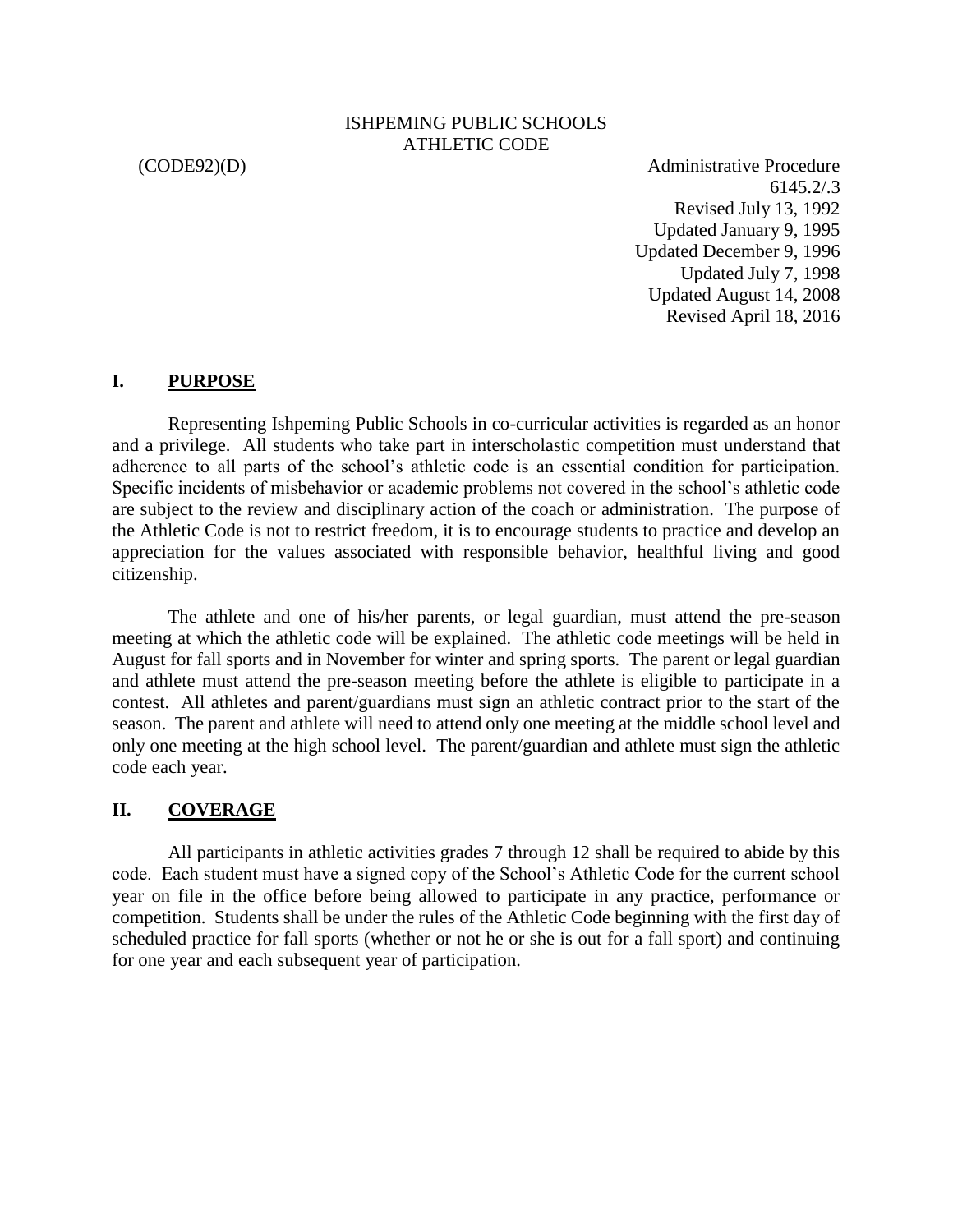#### **III. CONDUCT OF AN ATHLETE**

Students should understand that by practicing for and participating in interscholastic activities, they are frequently in the public eye. Students should strive for the type of behavior and quality of character that will make them a credit to their team, their school, their community and their family.

Athletes are at all times representatives of the athletic program of the school district and must not engage in conduct which is disreputable or unbecoming an athlete of the school district. Conduct which would constitute a violation of any law or ordinance and which involves an act of dishonesty or criminal intent will be subject to the penalties and disciplinary measures of the athletic code.

### A. In an athletic contest:

An athlete will conduct himself/herself in accordance with the rules and regulations set forth by the National High School Athletic Association, the Michigan High School Athletic Association, and the State Board of Education. Game officials are obligated to enforce the rules set forth by these associations. Officials' decisions shall be respected. The game captain will act as your spokesperson.

#### B. In the classroom:

An athlete plans time so that sufficient energy is retained to insure the best possible academic performance.

- C. In school practice and attendance:
	- 1. The athlete is neat and well groomed at all times; the athlete shows respect to all administrators, teachers, coaches, adults and fellow students.
	- 2. If an athlete is absent from school, the regular school absence (excused or unexcused) will be grounds for an excused or unexcused practice.
	- 3. Our coaches feel each team member must attend each practice session during the season. Violation will be considered and penalized by the coach of the sport. If a team member needs to be absent from practice, they must see the coach in person to receive his/her approval for missing practice.
	- 4. If a player is not in school for at least a half of a day (morning prior to lunch or after lunch), he/she will not be allowed to be at practice or participate in a game that night unless excused by the high school principal.
	- 5. Athletes who are frequently tardy or absent partial days the day after competing may be denied the right to practice and participate in games/meets. The athlete and coach will be warned by the assistant athletic director or principal before the penalty is enforced.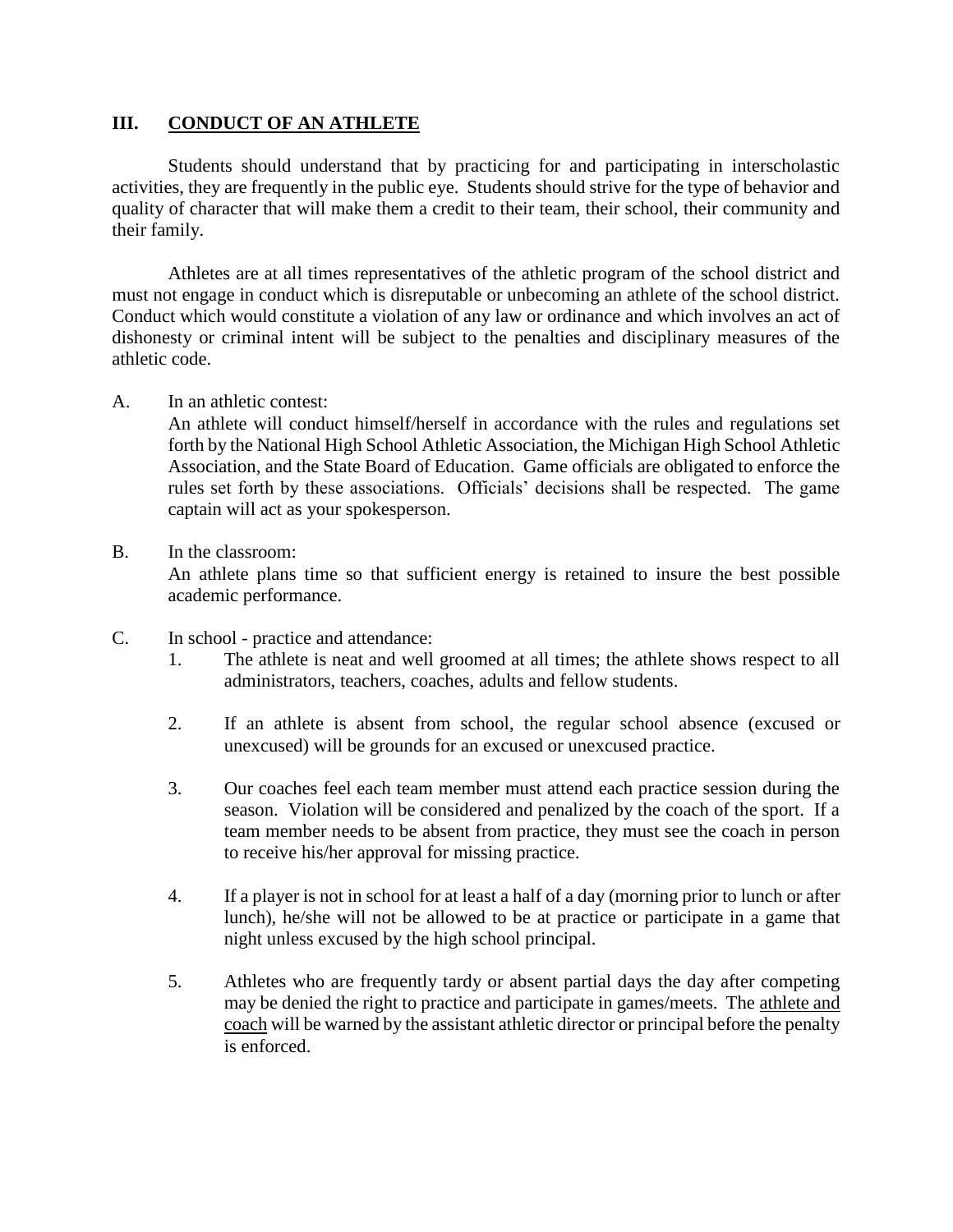- 6. Athletes who have more than 10 absences in a semester may be denied practice and game participation by the athletic director. The athlete may appeal to the high school principal.
- 7. A student will not be allowed to participate in athletics while he/she is under temporary separation or suspension from school.
- 8. The athlete is expected to follow the fixed curfew hours as prescribed by the coach.

# D. Traveling:

- 1. On trips, athletes directly represent the school and community. It is traditional and expected that all athletes wear appropriate apparel on the day of the game. The same attire is to be worn when traveling, the only exception being when the game uniform is worn on a trip. (Examples of inappropriate clothing are those that advertise alcohol, tobacco products, drugs or express obscenities.)
- 2. All school-funded athletic teams travel to, during and/or from athletic events in vehicles arranged for by the school. At the discretion of the coach, an athlete may travel to, during and/or from an activity with the parents or other authorized adult if the coach is contacted personally, in advance, by the parent(s) and has received a note from the parent(s).

# **IV. DROPPING OUT OF A SPORT**

- A. An athlete who quits or is dropped from an athletic squad after the first interscholastic contest cannot participate in another sport until the sport dropped completes its season, unless agreed upon by both coaches/advisor and the principal or the principal's designee. (This decision will be final and is not subject to appeal).
- B. An athlete who quits or is dropped from a squad automatically forfeits all athletic awards--letter awards, conference, U.P., State honors and banquets for that sport.

# **V. SEASONS OF COMPETITION**

The maximum number of sports an athlete may participate in, in a school year, is four. In the event an athlete wishes to participate in two sports concurrently, he/she must have advanced written approval of both coaches and the principal or the principal's designee. The athlete must also complete a contract for dual sports and agree to the conditions within the contract.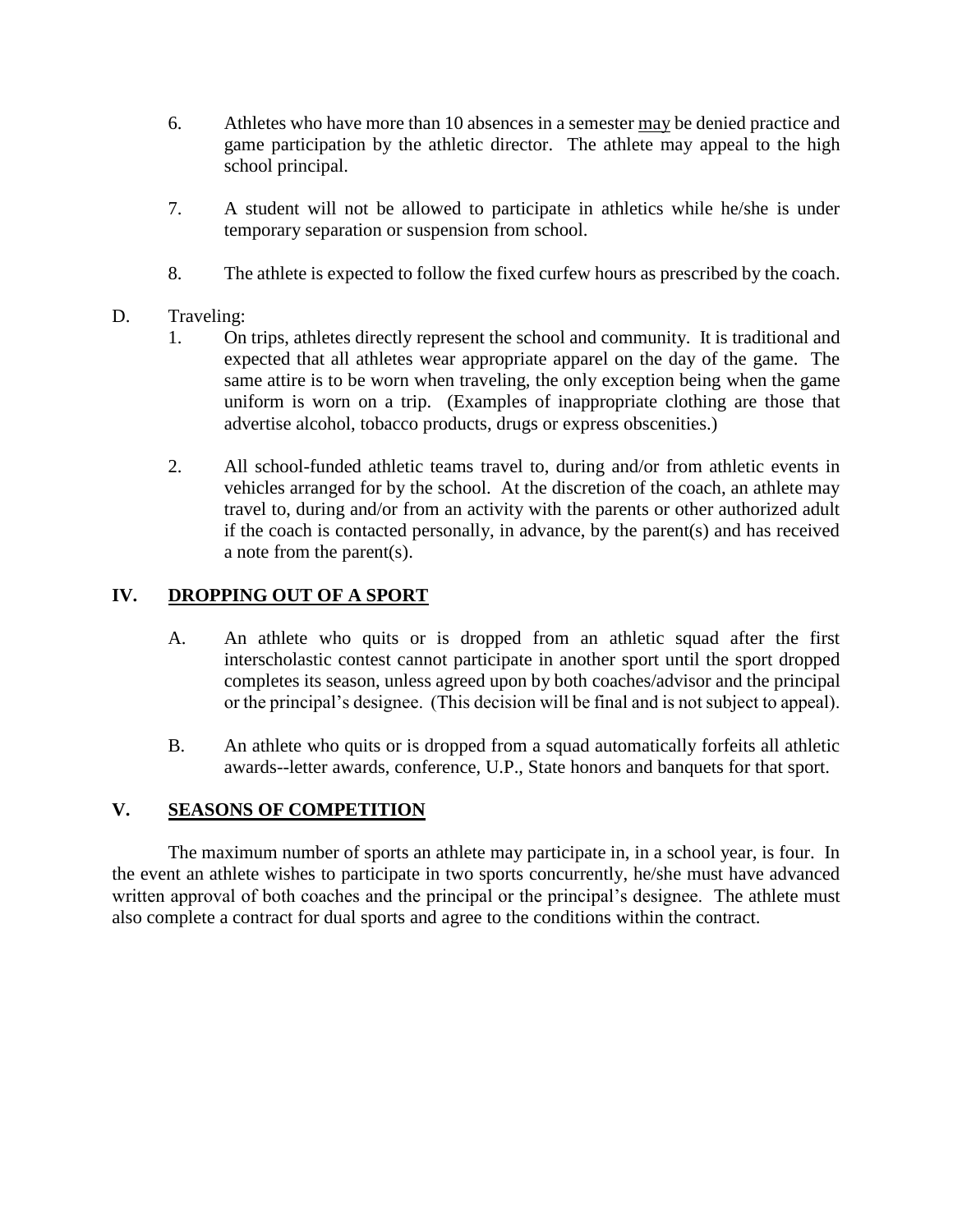# **VI. DISCIPLINARY PROCEDURE**

- A. According to rulings by the State Board of Education, local school districts have the right to set up regulations for their athletic program for all students, regardless of age.
- B. An athlete shall refrain any habits and/or conduct that would reflect unfavorably on himself/herself or the school. These include, but are not limited to, the following: drinking of alcoholic beverages, minor in possession, use or possession of tobacco (including chewing), drinking or possession of all non-alcoholic (N/A) beers, use or possession of a controlled substance, conviction of a criminal charge, insubordination to his/her teacher, vandalism, the use or possession of any type of steroid, inhalant, or any conduct which casts a negative reflection on the athlete, team or school.
- C. In the event that an athlete is accused of violating the rule prohibiting the use or possession of alcohol, tobacco, drugs or anabolic steroids, (or other major offense), and in the judgment of the school principal, the accusation is substantiated, the athlete will be suspended from the squad in accordance with the disciplinary consequences of this athletic code.
- D. An athlete or their parents may request that the person making the accusation be present to present their supporting evidence to the school principal, athletic director, and coach in the presence of the athlete (and the athlete's parents if requested). If, in the judgment of the school principal, the accusation is substantiated, the athlete will be suspended from the squad in accordance with the disciplinary consequences of this athletic code.
- E. It is the purpose of the Principal, Athletic Director and the coaching staff to treat every alleged offense and offender as an individual and unique case, not to act in haste, and to safeguard the rights and interests of every individual as well as the overall interest of the squad, school and community.
- F. The disposition of each offense will be treated in a private manner within the confines of the athletic department, team and family. Every effort will be made to keep publicity minimal.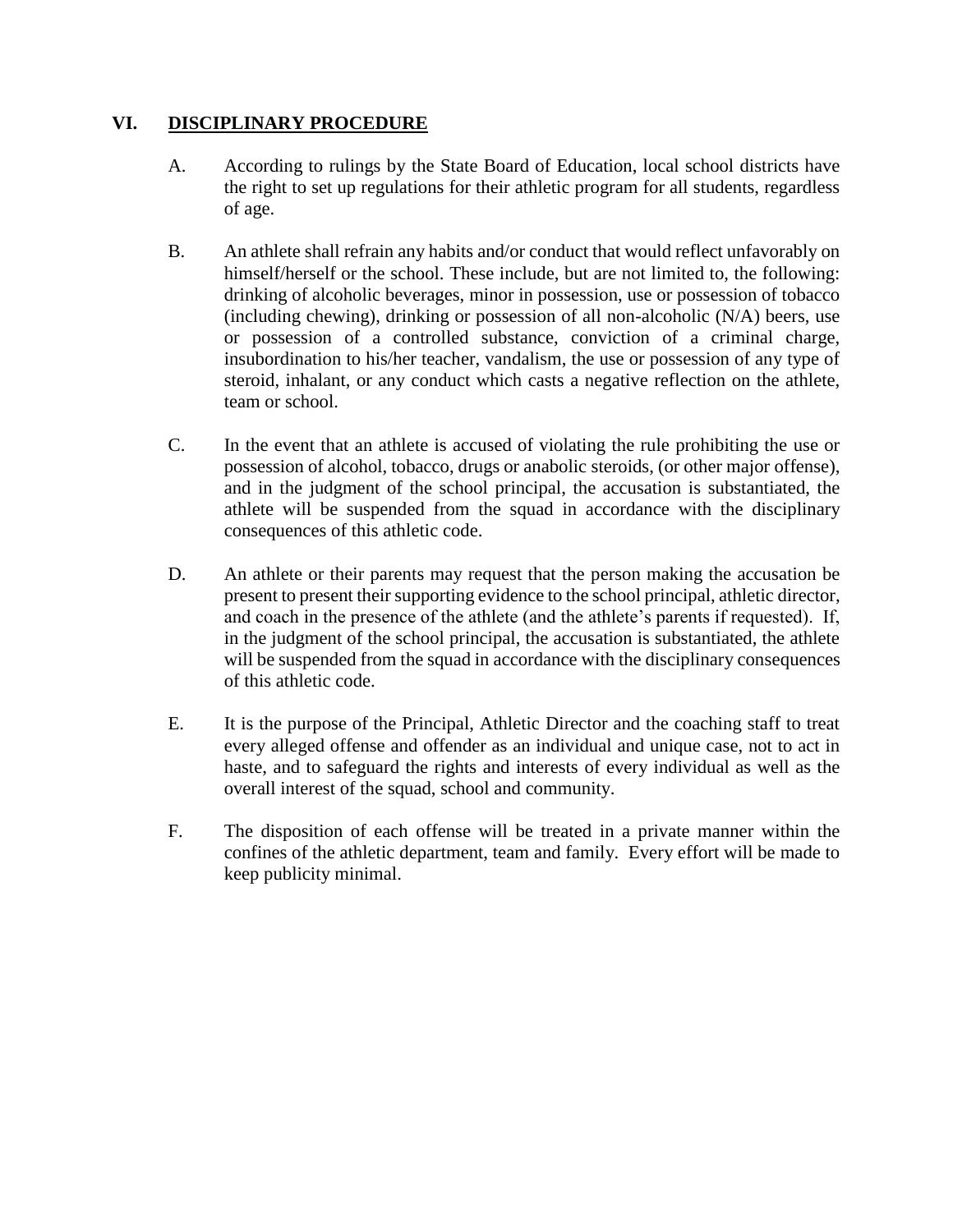## **VII. DISCIPLINARY CONSEQUENCES**

Disciplinary consequences are cumulative for the duration of the participant's tenure at Ishpeming High School and will be applied as follows:

1st Offense - 20% of the games for that sport season

2nd Offense - 50% of the games for that sport season

3rd Offense - The athlete will not be permitted to compete in any interscholastic athletic program for one full calendar year, from the date of the 3rd offense.

### AFTER OR BEFORE AN ACADEMIC SCHOOL YEAR:

If an offense should occur after the end of an academic school year or before the start of the fall sport season, the penalty will be applied to the next sport the athlete participates in. (There is no carryover of penalty from the middle school to the high school.)

- 1. First Offense or Second Offense
	- a. After an investigation of the alleged violation, the athlete who is found guilty will be suspended by the principal according to the above percentage schedule.
	- b. If the violation comes at the end of the sport season in which the athlete is participating, when there are less than 20% (50%) of the contests remaining, the athlete will be suspended for the remainder of that sport season and the remaining portion of the 20% (50%) of the next sport season in which the athlete participates in and completes. If the athlete does not complete the sport in which the carryover of the penalty is assessed, the penalty will then be carried over to the next sport in which the athlete participates.
	- c. Because the number of athletic contests varies from sport to sport, the 20% (50%) penalty may mathematically include a portion of an athletic contest. In the event that this happens and the portion is 0.5 or less, the penalty will be rounded down to the smaller number of athletic contests, and if the portion is greater than 0.5, the penalty will be rounded up to the next highest number.
	- d. If an athlete is participating in a sport at the time of the athletic violation, the athlete must continue to practice in that sport unless the athlete's suspension carries through the remainder of that sport season.
	- e. An athlete who is suspended from participating in athletic contests because of an athletic violation, may not suit up for a scheduled contest(s), may not travel with the team, and may not sit on the bench with the team as per the discretion of the coach, athletic director and principal.
	- f. During this period, if deemed necessary, the student will receive advising by coaches and/or counseling by a qualified person.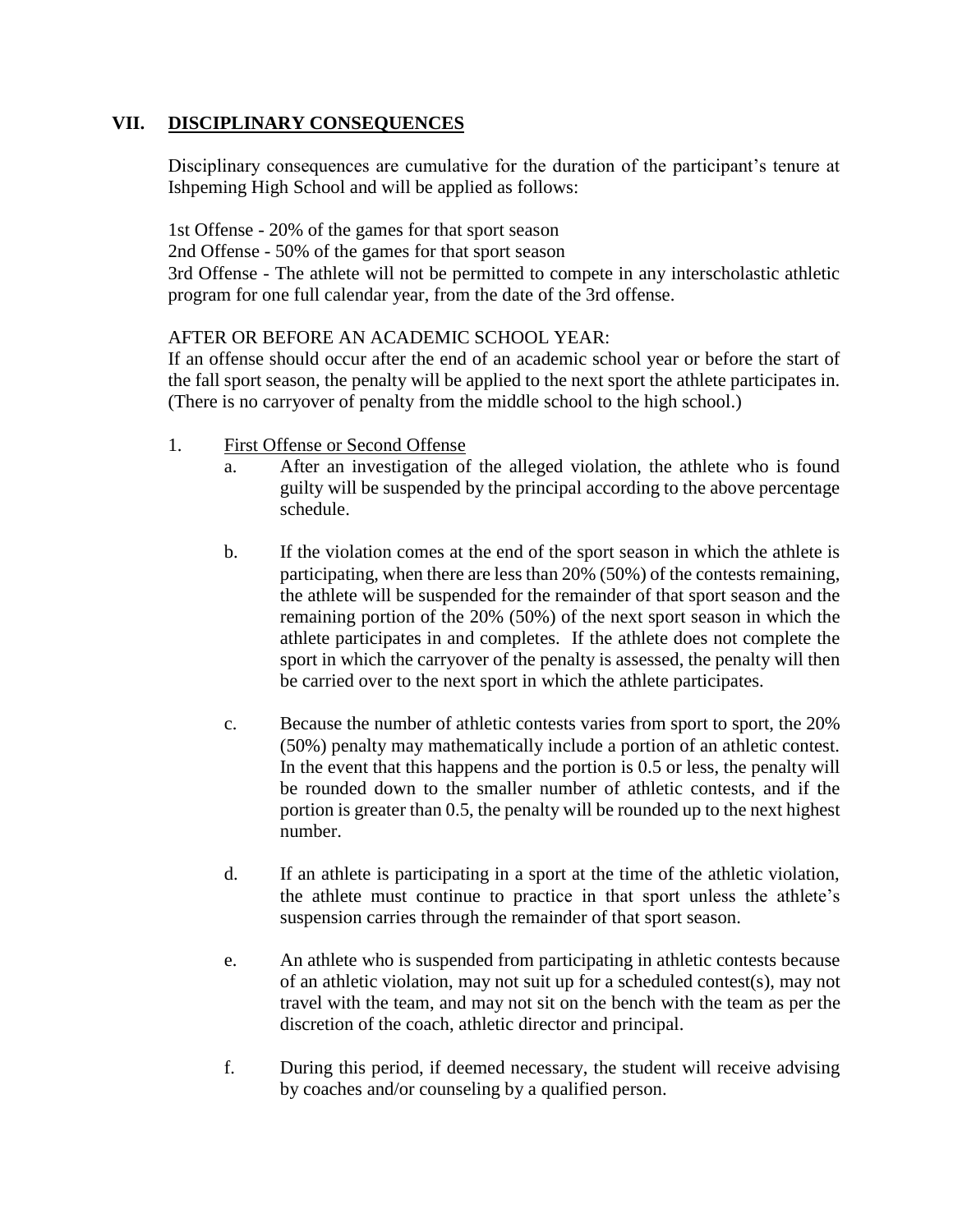- g. If an athlete is participating in two sports concurrently during a sport season and a penalty is assessed, the penalty will be fully assessed across both sports.
- h. An athlete who has been penalized for a major violation for the first or second time may have his/her penalty reduced by completing a licensed treatment or education program as approved by the principal. This option may be used only once and applies to the 20% or 50% penalties only. The student and parent(s)/guardian(s) will be required to meet with the principal prior to entering a licensed treatment or education program and at the program's completion.
	- 1. An athlete who is being penalized for a major violation for the first time (20%) shall have his/her penalty reduced to 10% by completing a licensed treatment or education program, as approved by the principal. (Updated January 9, 1995)
	- 2. An athlete who is being penalized for a major violation for the second time (50%) shall have his/her penalty reduced to 25% by completing a licensed treatment or education program, as approved by the principal. (Updated January 9, 1995)
	- Note: Option one (1) or two (2) above, can only be used once, as stated in the Athletic Code. (Updated January 9, 1995)
- 2. Third Offense
	- a. The athlete will not be able to participate in any interscholastic athletic program for one year from the date of the third offense.

# **VIII. SCHOOL EQUIPMENT**

Each athlete is responsible for reasonable care of all equipment issued to him/her. All equipment belonging to the school must be cleaned and returned, at the end of each sports season.

# **IX. ATHLETIC ELIGIBILITY**

- A. High School
	- PREVIOUS SEMESTER RECORD No student shall compete in any athletic contest during any semester who does not have to his/her credit (on the books of the school represented), at least twenty-five (25) credit hours of work (passed five (5) classes) for the last semester during which he or she shall have been enrolled in grades nine to twelve, inclusive. A student entering the 9th grade for the first time, except those who had eligibility advanced under Regulation III, Section 2 (B) of the MHSAA Code may compete without reference to his/her record in the 8th grade.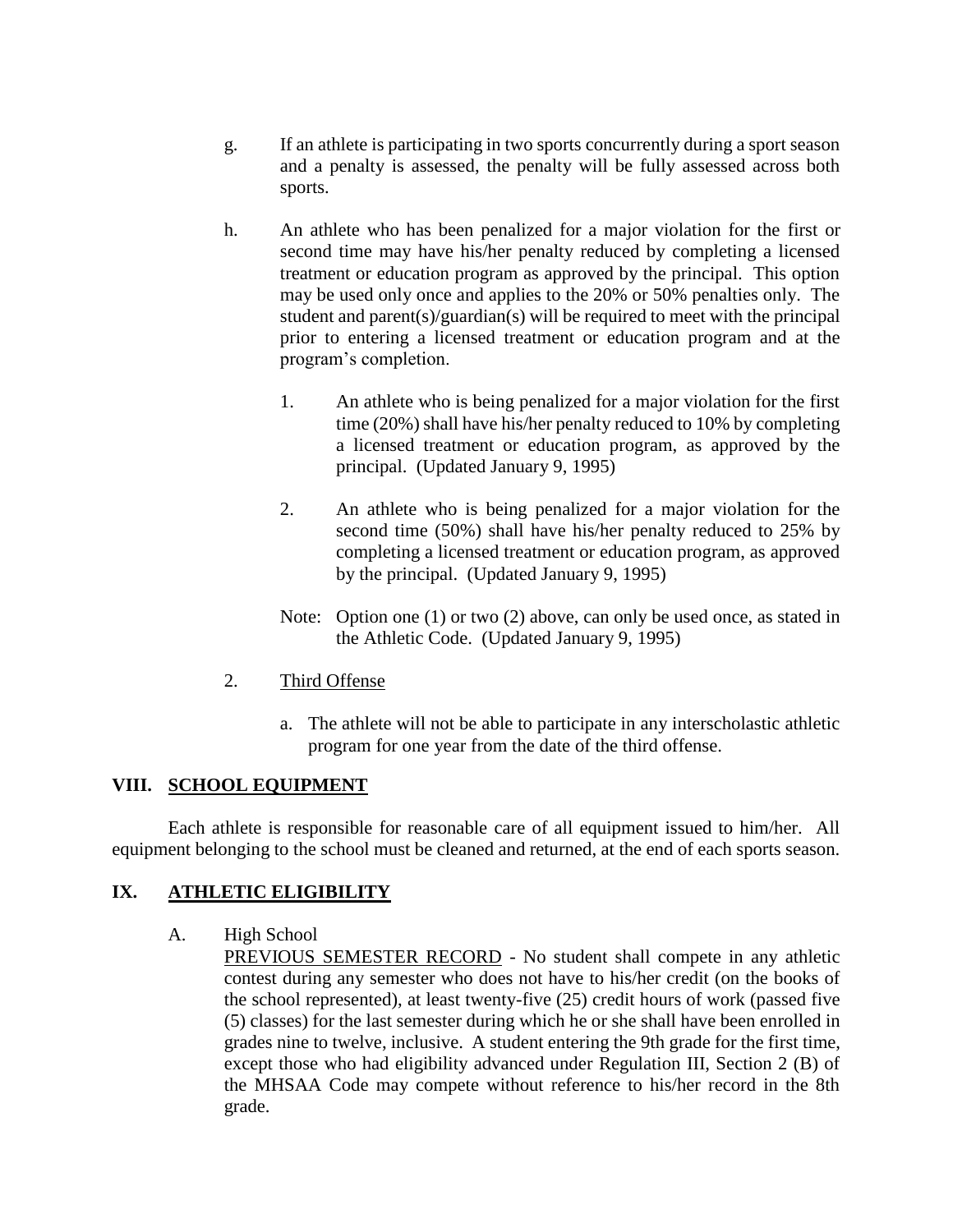In determining the number of hours of credit received during a semester under this rule, the usual credit allowed by the school shall be given. However, reviews and extra-curricular work and work from which credit previously has been received shall not be counted. Deficiencies, including incompletes, conditions, and failures from a previous semester may be made up during a subsequent semester, summer session, night school, or by correspondence. Eligibility may be reinstated during the next semester when the school accepts the credits.

CURRENT SEMESTER RECORD - Academic eligibility checks of at least every three (3) weeks are required. If a student is not passing at least twenty-five (25) credit hours (passing 5 classes/credits) when checked, that student is ineligible for competition until the next check but not less than for the next Monday through Sunday. If the next eligibility check reveals the student is still not passing at least twenty-five (25) credit hours, that student is ineligible for competition for not less than the next Monday through Sunday, and so on until the student is passing twentyfive (25) credit hours from the start of the semester through the most recent eligibility check.

B. Junior High/Middle School

PREVIOUS SEMESTER RECORD - No student shall compete in any junior high/middle school athletic contest during the current semester who does not have to his/her credit (on the books of the school represented), a passing grade for the last semester in all classes. A semester is a period during which a student has been enrolled in grades seven or eight, prior to the fourth Friday after Labor Day or the fourth Friday of February, or during which he or she shall have taken part in any interscholastic athletic contest. A first year junior high/middle school student may compete without reference to his/her record in the sixth grade.

In determining the number of hours of credit received during a semester under this Rule, the usual credit allowed by the school shall be given. However, reviews and extra-curricular work, and work for which credit has previously been received, shall not be counted. Deficiencies, including incompletes, conditions and failures from a previous semester may be made up during a subsequent semester, summer session, or night school. Eligibility may be reinstated during the next semester when the school accepts the credit.

CURRENT SEMESTER RECORD - Academic eligibility checks of at least every three (3) weeks are required. If a student is not passing all classes when checked, that student is ineligible for competition until the next check but not less than for the next Monday through Sunday. If the next eligibility check reveals the student is still not passing all classes, that student is ineligible for competition for not less than the next Monday through Sunday, and so on until the student is all classes from the start of the semester through the most recent eligibility check. Reviews and extra-curricular work, and work for which credit previously has been received, shall not be counted.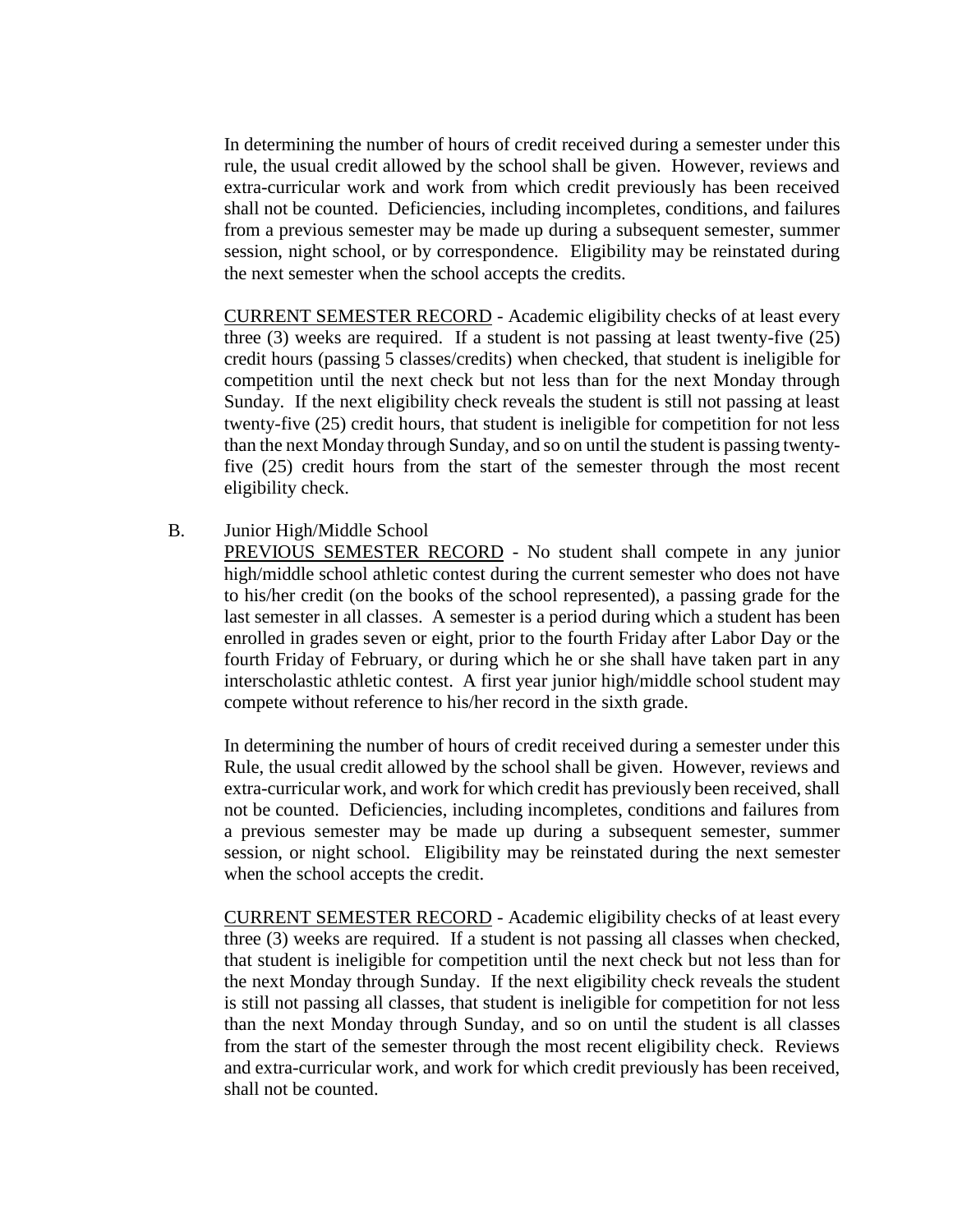# **X. PHYSICAL EXAMINATIONS FOR ATHLETICS**

An athlete must have a physician's statement for the current school year on file at the Ishpeming High School (C.L. Phelps Middle School) Principal's Office before beginning practice or representing the school in athletics. The physician's statement must certify that the athlete has passed an adequate physical examination and that, in the opinion of the examining physician, the student is fully able to compete in athletic contests.

# **XI. DUE PROCESS**

If an athlete feels that he or she has been unjustly dismissed from an athletic team for an athletic code violation, the athlete has five (5) school days to file, in writing to the athletic director, a request for a hearing before the Athletic Council. A hearing date will be set within five (5) school days after receipt of the request, at which time the athlete and parent or guardian will be given an opportunity to present their case. If the grievant is dissatisfied with the decision of the Athletic Council, he or she has five (5) days in which to request a hearing before the Board of Education through the Superintendent of Schools.

In the case of unusual circumstances surrounding ineligibility for academic reasons, the parent or guardian may appeal to the Athletic Committee for a recommendation to the Board of Education. (Updated December 9, 1996)

#### ==================================================================== **NOTICE OF NONDISCRIMINATION**

The Ishpeming School District does not unlawfully discriminate on the basis of religion, race, color, national origin, sex, age, disability, height, weight, family status or marital status in its programs and activities. The following person has been designated to handle inquires regarding the nondiscrimination policies:

===================================================================

Superintendent, 319 E. Division St., Ishpeming, MI 49849 (906) 485-5501

### ACADEMIC SETTING FOR PERSONS WITH DISABILITIES IS WITH PERSONS WITHOUT DISABILITIES TO THE MAXIMUM EXTENT POSSIBLE.

====================================================================